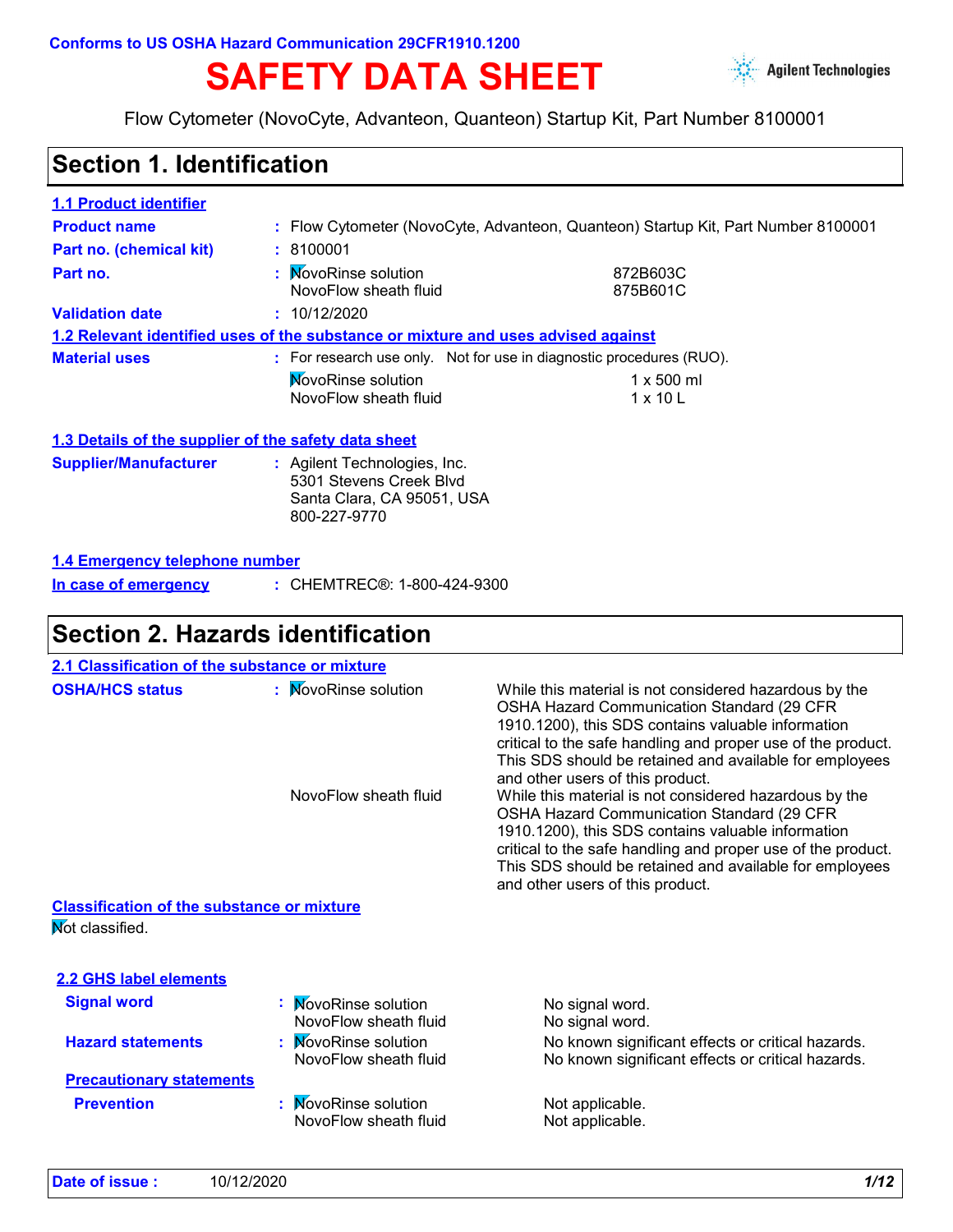## **Section 2. Hazards identification**

|                                            | Section 3. Composition/information on ingredients |                                    |  |
|--------------------------------------------|---------------------------------------------------|------------------------------------|--|
| <b>Hazards not otherwise</b><br>classified | NovoFlow sheath fluid                             | None known.                        |  |
| <b>2.3 Other hazards</b>                   | : MovoRinse solution                              | None known.                        |  |
| <b>Supplemental label</b><br>elements      | : MovoRinse solution<br>NovoFlow sheath fluid     | None known.<br>None known.         |  |
| <b>Disposal</b>                            | : MovoRinse solution<br>NovoFlow sheath fluid     | Not applicable.<br>Not applicable. |  |
| <b>Storage</b>                             | : MovoRinse solution<br>NovoFlow sheath fluid     | Not applicable.<br>Not applicable. |  |
| <b>Response</b>                            | : MovoRinse solution<br>NovoFlow sheath fluid     | Not applicable.<br>Not applicable. |  |

| <b>Substance/mixture</b> | <b>NovoRinse solution</b> | Mixture |
|--------------------------|---------------------------|---------|

NovoFlow sheath fluid Mixture

**Occupational exposure limits, if available, are listed in Section 8. There are no ingredients present which, within the current knowledge of the supplier and in the concentrations applicable, are classified as hazardous to health or the environment and hence require reporting in this section.**

#### **Section 4. First aid measures**

|                     | 4.1 Description of necessary first aid measures |                                                                                                                                                                                                                                                                                                                                                                                              |
|---------------------|-------------------------------------------------|----------------------------------------------------------------------------------------------------------------------------------------------------------------------------------------------------------------------------------------------------------------------------------------------------------------------------------------------------------------------------------------------|
| <b>Eye contact</b>  | : MovoRinse solution<br>NovoFlow sheath fluid   | Immediately flush eyes with plenty of water,<br>occasionally lifting the upper and lower eyelids.<br>Check for and remove any contact lenses. Get<br>medical attention if irritation occurs.<br>Immediately flush eyes with plenty of water,<br>occasionally lifting the upper and lower eyelids.<br>Check for and remove any contact lenses. Get<br>medical attention if irritation occurs. |
| <b>Inhalation</b>   | : MovoRinse solution<br>NovoFlow sheath fluid   | Remove victim to fresh air and keep at rest in a<br>position comfortable for breathing. Get medical<br>attention if symptoms occur.<br>Remove victim to fresh air and keep at rest in a                                                                                                                                                                                                      |
|                     |                                                 | position comfortable for breathing. Get medical<br>attention if symptoms occur.                                                                                                                                                                                                                                                                                                              |
| <b>Skin contact</b> | : MovoRinse solution<br>NovoFlow sheath fluid   | Flush contaminated skin with plenty of water.<br>Remove contaminated clothing and shoes. Get<br>medical attention if symptoms occur.<br>Flush contaminated skin with plenty of water.                                                                                                                                                                                                        |
|                     |                                                 | Remove contaminated clothing and shoes. Get<br>medical attention if symptoms occur.                                                                                                                                                                                                                                                                                                          |
| <b>Ingestion</b>    | : MovoRinse solution                            | Wash out mouth with water. Remove victim to<br>fresh air and keep at rest in a position comfortable<br>for breathing. If material has been swallowed and<br>the exposed person is conscious, give small<br>quantities of water to drink. Do not induce vomiting<br>unless directed to do so by medical personnel. Get<br>medical attention if symptoms occur.                                |
|                     | NovoFlow sheath fluid                           | Wash out mouth with water. Remove victim to<br>fresh air and keep at rest in a position comfortable<br>for breathing. If material has been swallowed and<br>the exposed person is conscious, give small<br>quantities of water to drink. Do not induce vomiting                                                                                                                              |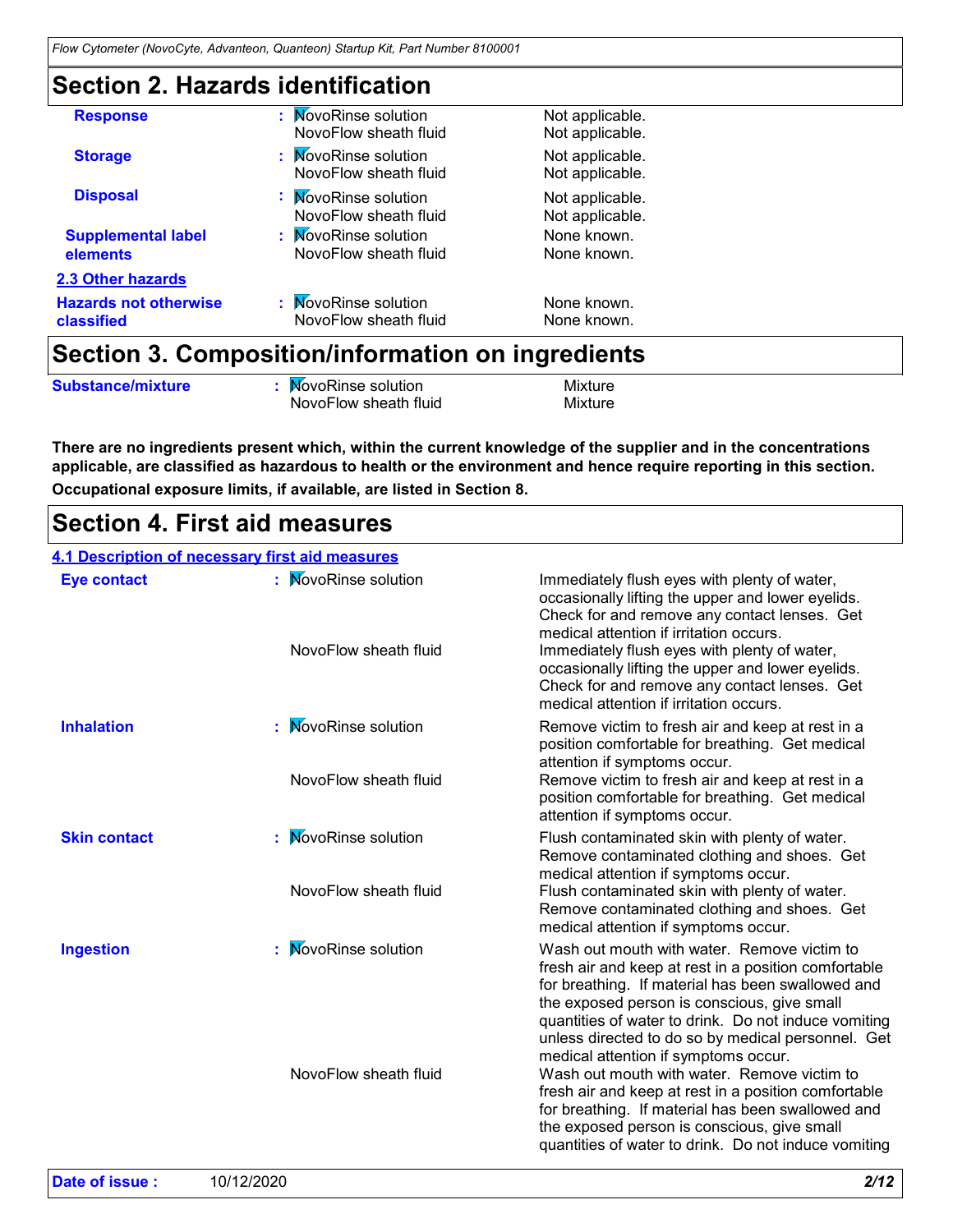*Flow Cytometer (NovoCyte, Advanteon, Quanteon) Startup Kit, Part Number 8100001*

#### **Section 4. First aid measures**

unless directed to do so by medical personnel. Get medical attention if symptoms occur.

| <b>Potential acute health effects</b> |                                               |                                                                                                        |
|---------------------------------------|-----------------------------------------------|--------------------------------------------------------------------------------------------------------|
| <b>Eye contact</b>                    | : MovoRinse solution<br>NovoFlow sheath fluid | No known significant effects or critical hazards.<br>No known significant effects or critical hazards. |
| <b>Inhalation</b>                     | : MovoRinse solution<br>NovoFlow sheath fluid | No known significant effects or critical hazards.<br>No known significant effects or critical hazards. |
| <b>Skin contact</b>                   | : MovoRinse solution<br>NovoFlow sheath fluid | No known significant effects or critical hazards.<br>No known significant effects or critical hazards. |
| <b>Ingestion</b>                      | : MovoRinse solution<br>NovoFlow sheath fluid | No known significant effects or critical hazards.<br>No known significant effects or critical hazards. |
| <b>Over-exposure signs/symptoms</b>   |                                               |                                                                                                        |
| <b>Eye contact</b>                    | : MovoRinse solution<br>NovoFlow sheath fluid | No specific data.<br>No specific data.                                                                 |
| <b>Inhalation</b>                     | : MovoRinse solution<br>NovoFlow sheath fluid | No specific data.<br>No specific data.                                                                 |
| <b>Skin contact</b>                   | : MovoRinse solution<br>NovoFlow sheath fluid | No specific data.<br>No specific data.                                                                 |
| <b>Ingestion</b>                      | : MovoRinse solution<br>NovoFlow sheath fluid | No specific data.<br>No specific data.                                                                 |

| <b>Notes to physician</b>         | : MovoRinse solution                          | Treat symptomatically. Contact poison treatment<br>specialist immediately if large quantities have been<br>ingested or inhaled. |
|-----------------------------------|-----------------------------------------------|---------------------------------------------------------------------------------------------------------------------------------|
|                                   | NovoFlow sheath fluid                         | Treat symptomatically. Contact poison treatment<br>specialist immediately if large quantities have been<br>ingested or inhaled. |
| <b>Specific treatments</b>        | : MovoRinse solution<br>NovoFlow sheath fluid | No specific treatment.<br>No specific treatment.                                                                                |
| <b>Protection of first-aiders</b> | : MovoRinse solution                          | No action shall be taken involving any personal risk<br>or without suitable training.                                           |
|                                   | NovoFlow sheath fluid                         | No action shall be taken involving any personal risk<br>or without suitable training.                                           |

#### **See toxicological information (Section 11)**

## **Section 5. Fire-fighting measures**

| 5.1 Extinguishing media                  |                                               |                                                                  |
|------------------------------------------|-----------------------------------------------|------------------------------------------------------------------|
| <b>Suitable extinguishing</b><br>media   | : MovoRinse solution                          | Use an extinguishing agent suitable for the<br>surrounding fire. |
|                                          | NovoFlow sheath fluid                         | Use an extinguishing agent suitable for the<br>surrounding fire. |
| <b>Unsuitable extinguishing</b><br>media | : MovoRinse solution<br>NovoFlow sheath fluid | None known.<br>None known.                                       |

**5.2 Special hazards arising from the substance or mixture**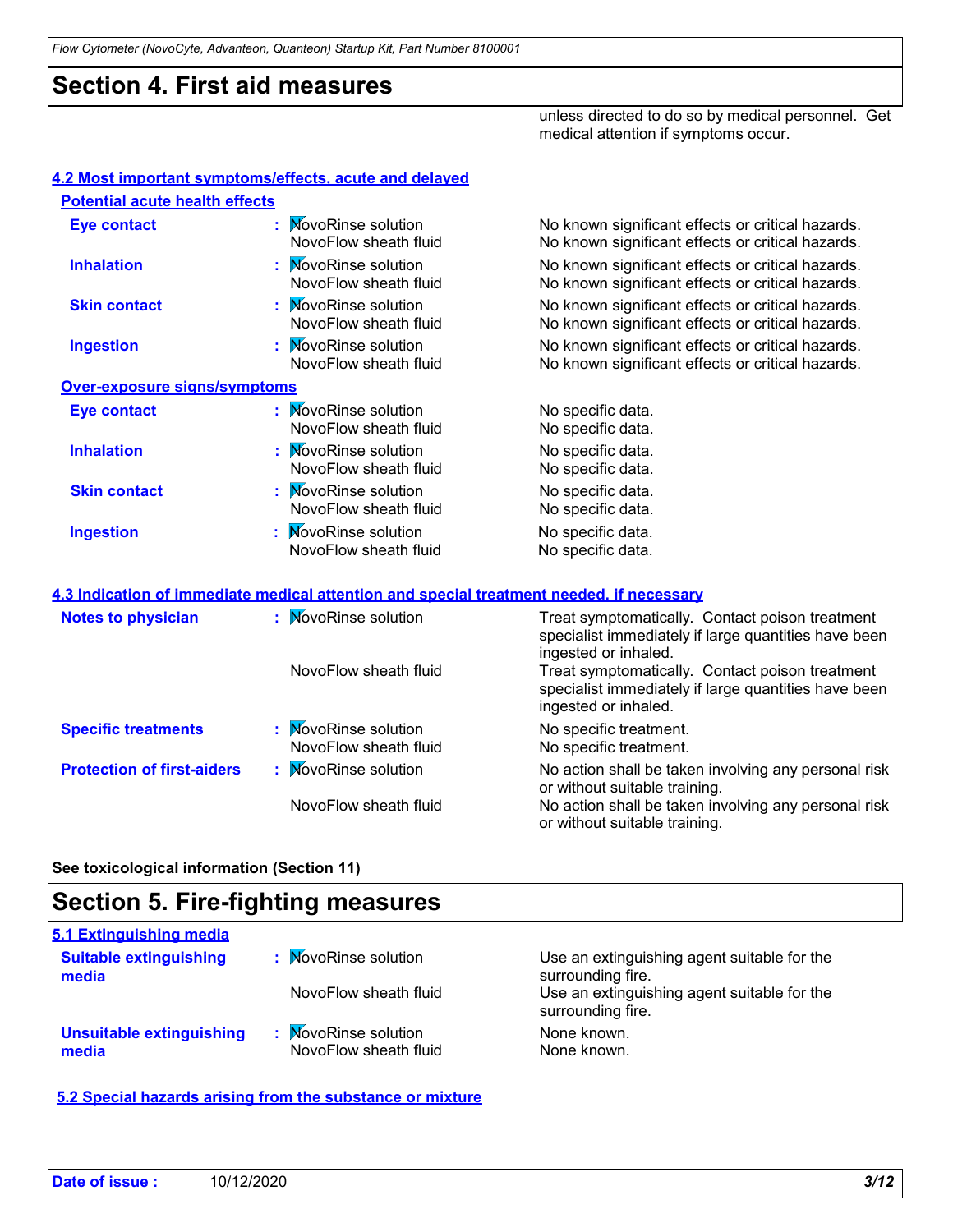## **Section 5. Fire-fighting measures**

| <b>Specific hazards arising</b><br>from the chemical     | : MovoRinse solution<br>NovoFlow sheath fluid | In a fire or if heated, a pressure increase will occur<br>and the container may burst.<br>In a fire or if heated, a pressure increase will occur<br>and the container may burst.                     |
|----------------------------------------------------------|-----------------------------------------------|------------------------------------------------------------------------------------------------------------------------------------------------------------------------------------------------------|
| <b>Hazardous thermal</b><br>decomposition products       | : MovoRinse solution<br>NovoFlow sheath fluid | No specific data.<br>No specific data.                                                                                                                                                               |
| 5.3 Advice for firefighters                              |                                               |                                                                                                                                                                                                      |
| <b>Special protective actions</b><br>for fire-fighters   | : MovoRinse solution                          | Promptly isolate the scene by removing all persons<br>from the vicinity of the incident if there is a fire. No<br>action shall be taken involving any personal risk or<br>without suitable training. |
|                                                          | NovoFlow sheath fluid                         | Promptly isolate the scene by removing all persons<br>from the vicinity of the incident if there is a fire. No<br>action shall be taken involving any personal risk or<br>without suitable training. |
| <b>Special protective</b><br>equipment for fire-fighters | : MovoRinse solution                          | Fire-fighters should wear appropriate protective<br>equipment and self-contained breathing apparatus<br>(SCBA) with a full face-piece operated in positive<br>pressure mode.                         |
|                                                          | NovoFlow sheath fluid                         | Fire-fighters should wear appropriate protective<br>equipment and self-contained breathing apparatus<br>(SCBA) with a full face-piece operated in positive<br>pressure mode.                         |

## **Section 6. Accidental release measures**

#### **6.1 Personal precautions, protective equipment and emergency procedures**

| For non-emergency<br>personnel          | ÷.   | <b>NovoRinse solution</b><br>NovoFlow sheath fluid | No action shall be taken involving any personal<br>risk or without suitable training. Evacuate<br>surrounding areas. Keep unnecessary and<br>unprotected personnel from entering. Do not<br>touch or walk through spilled material. Put on<br>appropriate personal protective equipment.<br>No action shall be taken involving any personal<br>risk or without suitable training. Evacuate<br>surrounding areas. Keep unnecessary and<br>unprotected personnel from entering. Do not<br>touch or walk through spilled material. Put on<br>appropriate personal protective equipment. |
|-----------------------------------------|------|----------------------------------------------------|--------------------------------------------------------------------------------------------------------------------------------------------------------------------------------------------------------------------------------------------------------------------------------------------------------------------------------------------------------------------------------------------------------------------------------------------------------------------------------------------------------------------------------------------------------------------------------------|
| For emergency responders                | - 11 | <b>MovoRinse solution</b><br>NovoFlow sheath fluid | If specialized clothing is required to deal with the<br>spillage, take note of any information in Section 8<br>on suitable and unsuitable materials. See also<br>the information in "For non-emergency personnel".<br>If specialized clothing is required to deal with the<br>spillage, take note of any information in Section 8<br>on suitable and unsuitable materials. See also<br>the information in "For non-emergency personnel".                                                                                                                                             |
| <b>6.2 Environmental</b><br>precautions |      | <b>MovoRinse solution</b>                          | Avoid dispersal of spilled material and runoff and<br>contact with soil, waterways, drains and sewers.<br>Inform the relevant authorities if the product has<br>caused environmental pollution (sewers,<br>waterways, soil or air).                                                                                                                                                                                                                                                                                                                                                  |
|                                         |      | NovoFlow sheath fluid                              | Avoid dispersal of spilled material and runoff and<br>contact with soil, waterways, drains and sewers.<br>Inform the relevant authorities if the product has                                                                                                                                                                                                                                                                                                                                                                                                                         |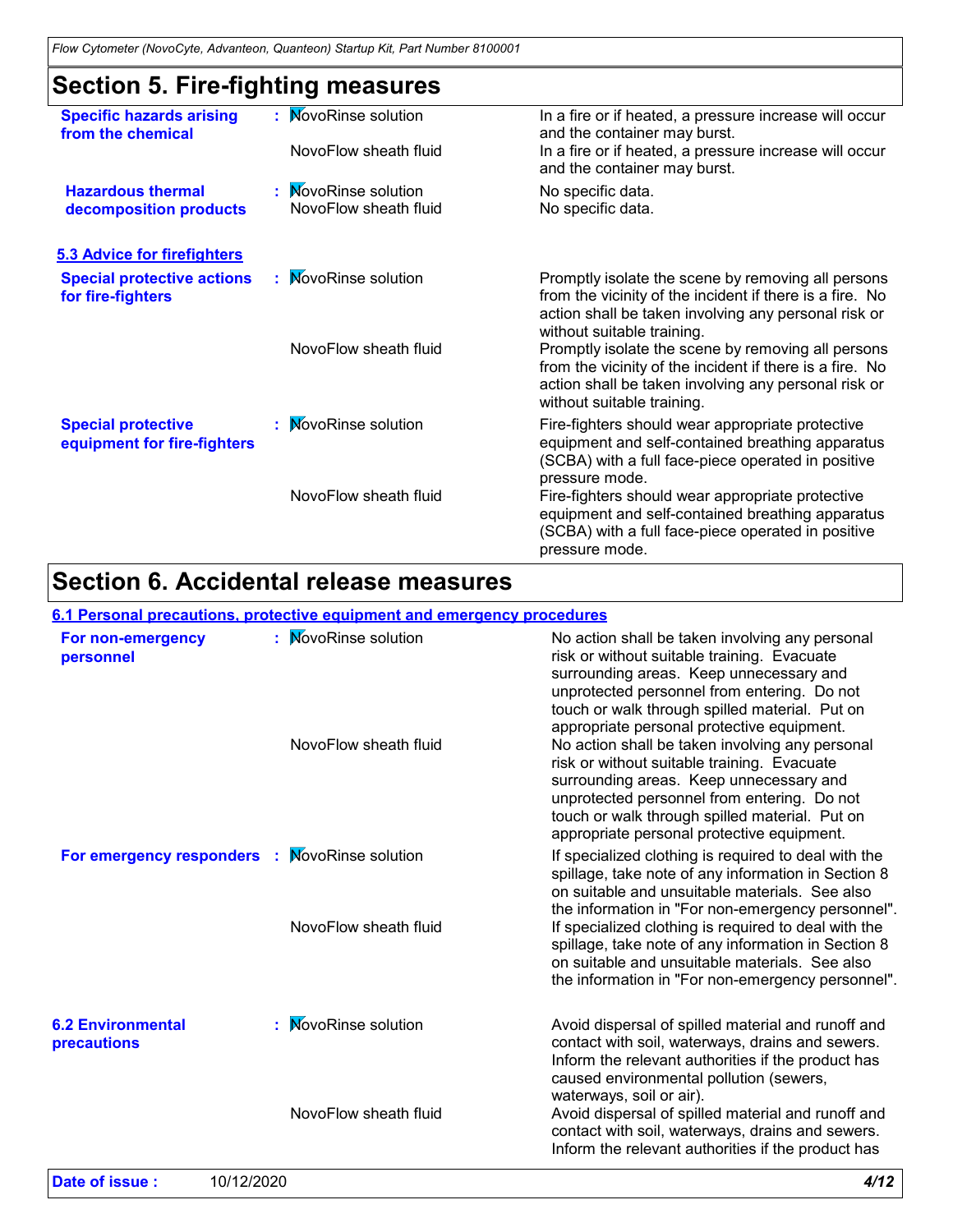*Flow Cytometer (NovoCyte, Advanteon, Quanteon) Startup Kit, Part Number 8100001*

#### **Section 6. Accidental release measures**

caused environmental pollution (sewers, waterways, soil or air).

|                                | 6.3 Methods and materials for containment and cleaning up |                                                                                                                                                                                                                                                                                                              |
|--------------------------------|-----------------------------------------------------------|--------------------------------------------------------------------------------------------------------------------------------------------------------------------------------------------------------------------------------------------------------------------------------------------------------------|
| <b>Methods for cleaning up</b> | : MovoRinse solution                                      | Stop leak if without risk. Move containers from spill<br>area. Dilute with water and mop up if water-soluble.<br>Alternatively, or if water-insoluble, absorb with an<br>inert dry material and place in an appropriate waste<br>disposal container. Dispose of via a licensed waste<br>disposal contractor. |
|                                | NovoFlow sheath fluid                                     | Stop leak if without risk. Move containers from spill<br>area. Dilute with water and mop up if water-soluble.<br>Alternatively, or if water-insoluble, absorb with an<br>inert dry material and place in an appropriate waste<br>disposal container. Dispose of via a licensed waste<br>disposal contractor. |

## **Section 7. Handling and storage**

| 7.1 Precautions for safe handling                                             |                           |                                                                                                                                                                                                                                                                                                                                                                                                                                                                                                                                            |
|-------------------------------------------------------------------------------|---------------------------|--------------------------------------------------------------------------------------------------------------------------------------------------------------------------------------------------------------------------------------------------------------------------------------------------------------------------------------------------------------------------------------------------------------------------------------------------------------------------------------------------------------------------------------------|
| <b>Protective measures</b>                                                    | : MovoRinse solution      | Put on appropriate personal protective equipment<br>(see Section 8).                                                                                                                                                                                                                                                                                                                                                                                                                                                                       |
|                                                                               | NovoFlow sheath fluid     | Put on appropriate personal protective equipment<br>(see Section 8).                                                                                                                                                                                                                                                                                                                                                                                                                                                                       |
| <b>Advice on general</b><br>occupational hygiene                              | <b>NovoRinse solution</b> | Eating, drinking and smoking should be prohibited<br>in areas where this material is handled, stored and<br>processed. Workers should wash hands and face<br>before eating, drinking and smoking. Remove<br>contaminated clothing and protective equipment<br>before entering eating areas. See also Section 8<br>for additional information on hygiene measures.                                                                                                                                                                          |
|                                                                               | NovoFlow sheath fluid     | Eating, drinking and smoking should be prohibited<br>in areas where this material is handled, stored and<br>processed. Workers should wash hands and face<br>before eating, drinking and smoking. Remove<br>contaminated clothing and protective equipment<br>before entering eating areas. See also Section 8<br>for additional information on hygiene measures.                                                                                                                                                                          |
| <b>7.2 Conditions for safe</b><br>storage, including any<br>incompatibilities | : MovoRinse solution      | Store in accordance with local regulations. Store in<br>original container protected from direct sunlight in a<br>dry, cool and well-ventilated area, away from<br>incompatible materials (see Section 10) and food<br>and drink. Keep container tightly closed and sealed<br>until ready for use. Containers that have been<br>opened must be carefully resealed and kept upright<br>to prevent leakage. Do not store in unlabeled<br>containers. Use appropriate containment to avoid<br>environmental contamination. See Section 10 for |
|                                                                               | NovoFlow sheath fluid     | incompatible materials before handling or use.<br>Store in accordance with local regulations. Store in<br>original container protected from direct sunlight in a<br>dry, cool and well-ventilated area, away from<br>incompatible materials (see Section 10) and food<br>and drink. Keep container tightly closed and sealed<br>until ready for use. Containers that have been<br>opened must be carefully resealed and kept upright                                                                                                       |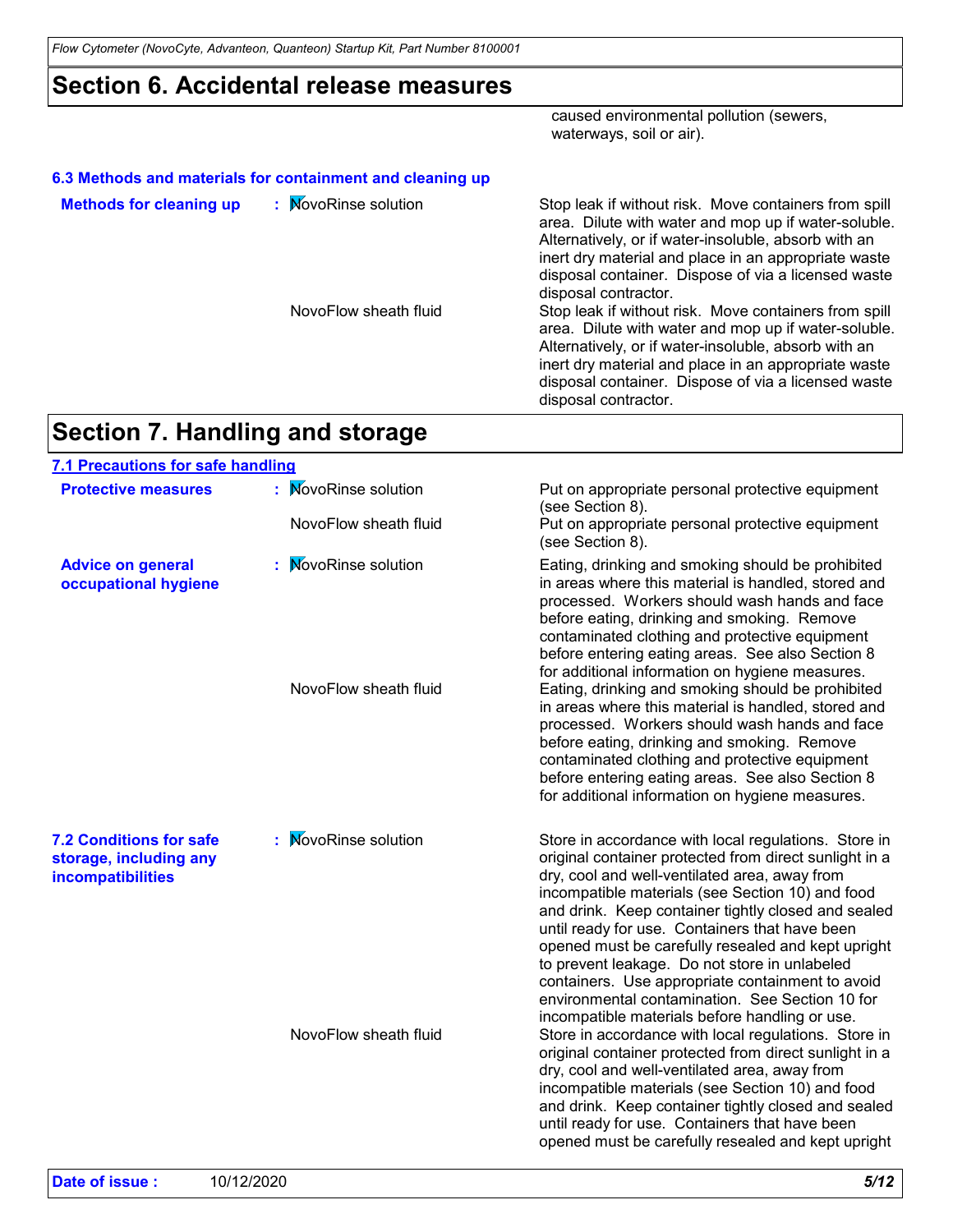*Flow Cytometer (NovoCyte, Advanteon, Quanteon) Startup Kit, Part Number 8100001*

## **Section 7. Handling and storage**

to prevent leakage. Do not store in unlabeled containers. Use appropriate containment to avoid environmental contamination. See Section 10 for incompatible materials before handling or use.

#### **7.3 Specific end use(s)**

- 
- **Recommendations :**
- **Industrial sector specific : solutions**
- MovoRinse solution Mot applicable.<br>NovoFlow sheath fluid Not applicable. NovoFlow sheath fluid

Industrial applications, Professional applications. NovoFlow sheath fluid Industrial applications, Professional applications.

#### **Section 8. Exposure controls/personal protection**

**8.1 Control parameters**

#### **Occupational exposure limits**

| Ingredient name | <b>Exposure limits</b> |
|-----------------|------------------------|
| Mone.           |                        |

| <b>8.2 Exposure controls</b>                      |                                                                                                                                                                                                                                                                                                                                                                                                   |
|---------------------------------------------------|---------------------------------------------------------------------------------------------------------------------------------------------------------------------------------------------------------------------------------------------------------------------------------------------------------------------------------------------------------------------------------------------------|
| <b>Appropriate engineering</b><br><b>controls</b> | : Good general ventilation should be sufficient to control worker exposure to airborne<br>contaminants.                                                                                                                                                                                                                                                                                           |
| <b>Environmental exposure</b><br>controls         | : Emissions from ventilation or work process equipment should be checked to ensure<br>they comply with the requirements of environmental protection legislation. In some<br>cases, fume scrubbers, filters or engineering modifications to the process equipment<br>will be necessary to reduce emissions to acceptable levels.                                                                   |
| <b>Individual protection measures</b>             |                                                                                                                                                                                                                                                                                                                                                                                                   |
| <b>Hygiene measures</b>                           | : Wash hands, forearms and face thoroughly after handling chemical products, before<br>eating, smoking and using the lavatory and at the end of the working period.<br>Appropriate techniques should be used to remove potentially contaminated clothing.<br>Wash contaminated clothing before reusing. Ensure that eyewash stations and safety<br>showers are close to the workstation location. |
| <b>Eye/face protection</b>                        | : Safety eyewear complying with an approved standard should be used when a risk<br>assessment indicates this is necessary to avoid exposure to liquid splashes, mists,<br>gases or dusts. If contact is possible, the following protection should be worn, unless<br>the assessment indicates a higher degree of protection: safety glasses with side-<br>shields.                                |
| <b>Skin protection</b>                            |                                                                                                                                                                                                                                                                                                                                                                                                   |
| <b>Hand protection</b>                            | $\mathcal{O}$ hemical-resistant, impervious gloves complying with an approved standard should be<br>worn at all times when handling chemical products if a risk assessment indicates this is<br>necessary.                                                                                                                                                                                        |
| <b>Body protection</b>                            | : Personal protective equipment for the body should be selected based on the task being<br>performed and the risks involved and should be approved by a specialist before<br>handling this product.                                                                                                                                                                                               |
| <b>Other skin protection</b>                      | : Appropriate footwear and any additional skin protection measures should be selected<br>based on the task being performed and the risks involved and should be approved by a<br>specialist before handling this product.                                                                                                                                                                         |
| <b>Respiratory protection</b>                     | Based on the hazard and potential for exposure, select a respirator that meets the<br>appropriate standard or certification. Respirators must be used according to a<br>respiratory protection program to ensure proper fitting, training, and other important<br>aspects of use.                                                                                                                 |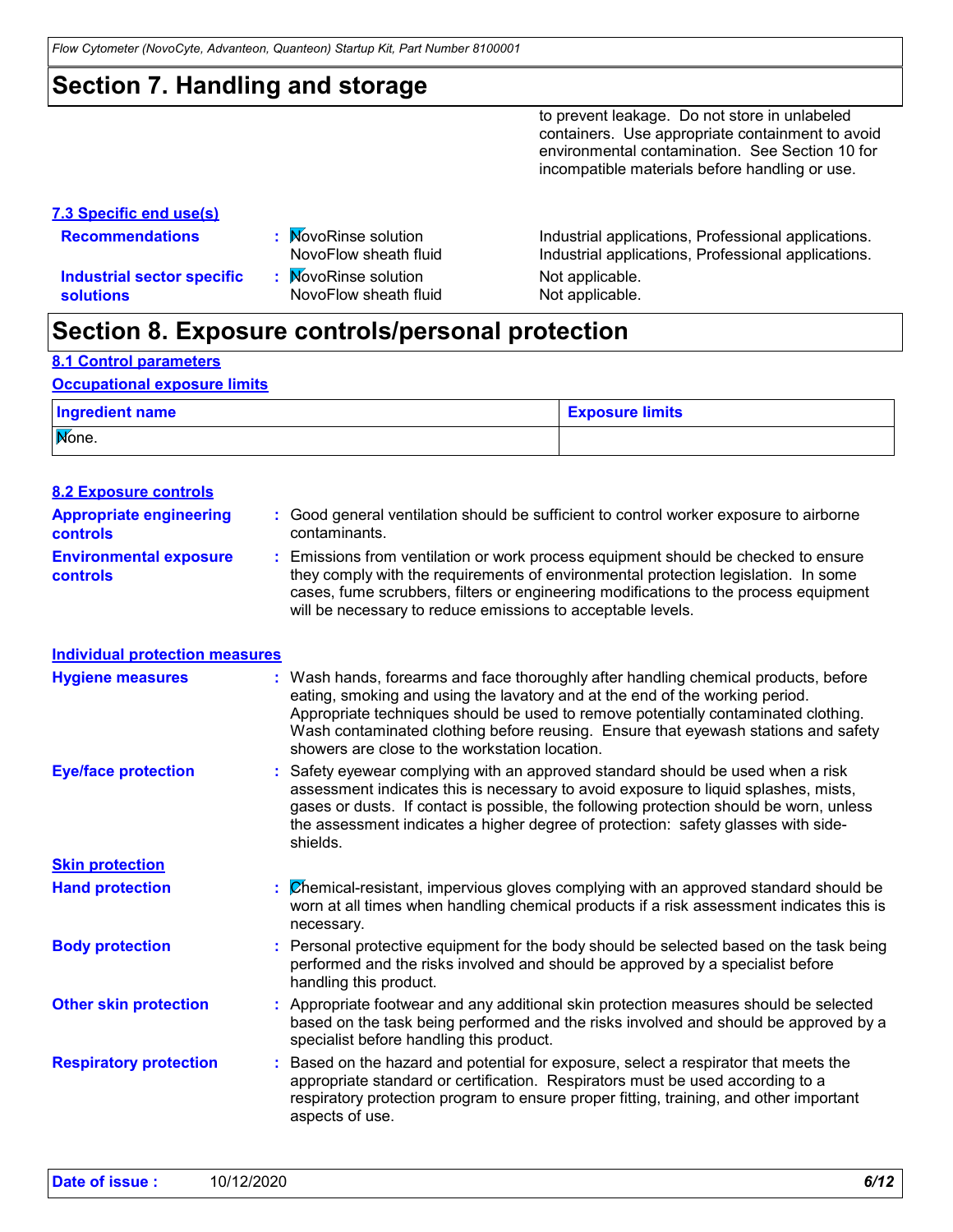#### **Section 9. Physical and chemical properties**

#### **Physical state Melting point Vapor pressure Relative density Vapor density Solubility WovoRinse solution** Liquid. NovoFlow sheath fluid Liquid. **EXECUTE:** MovoRinse solution and  $0^{\circ}$ C (32 $^{\circ}$ F) NovoFlow sheath fluid  $0^{\circ}$ C (32 $^{\circ}$ F) **EXECUTE:** MovoRinse solution Not available. NovoFlow sheath fluid Not available. **EXECUTE:** Not available. NovoFlow sheath fluid Not available. **EXECUTE:** MovoRinse solution Not available. NovoFlow sheath fluid Not available. Soluble in the following materials: cold water and hot water. NovoFlow sheath fluid Soluble in the following materials: cold water and hot water. **EXECUTE:** MovoRinse solution Not available. NovoFlow sheath fluid Not available. **Odor pH :** MovoRinse solution Colorless. NovoFlow sheath fluid Colorless. **Color Evaporation rate https://willipscontagers/contract/inducered/inducered/inducered/inducered/inducered/inducered/inducered/inducered/inducered/inducered/inducered/inducered/inducered/inducered/inducered/inducered/inducere** NovoFlow sheath fluid Not available. **Auto-ignition temperature Flash point EXECUTE:** MovoRinse solution Not available. NovoFlow sheath fluid Not available. **EXECUTE:** MovoRinse solution **Not available.** NovoFlow sheath fluid Not available. **EXECUTE:** MovoRinse solution Not available. NovoFlow sheath fluid Not available. **EXECUTE:** Not available. NovoFlow sheath fluid 7 **Viscosity NovoRinse solution** Mot available. NovoFlow sheath fluid Not available. **EXECUTE:** Not available. NovoFlow sheath fluid Not available. **Odor threshold Partition coefficient: noctanol/water :** MovoRinse solution **Appearance Boiling point :** NovoRinse solution 100°C (212°F) NovoFlow sheath fluid 100°C (212°F) **Flammability (solid, gas)**  $\qquad$  **: MovoRinse solution Not applicable.** NovoFlow sheath fluid Not applicable. **Lower and upper explosive (flammable) limits** : MovoRinse solution Not available. NovoFlow sheath fluid Not available **Decomposition temperature** : MovoRinse solution Not available. NovoFlow sheath fluid Not available. **9.1 Information on basic physical and chemical properties**

#### **Section 10. Stability and reactivity**

| <b>10.1 Reactivity</b>         | : MovoRinse solution<br>NovoFlow sheath fluid | No specific test data related to reactivity available<br>for this product or its ingredients.<br>No specific test data related to reactivity available<br>for this product or its ingredients. |
|--------------------------------|-----------------------------------------------|------------------------------------------------------------------------------------------------------------------------------------------------------------------------------------------------|
| <b>10.2 Chemical stability</b> | : MovoRinse solution<br>NovoFlow sheath fluid | The product is stable.<br>The product is stable.                                                                                                                                               |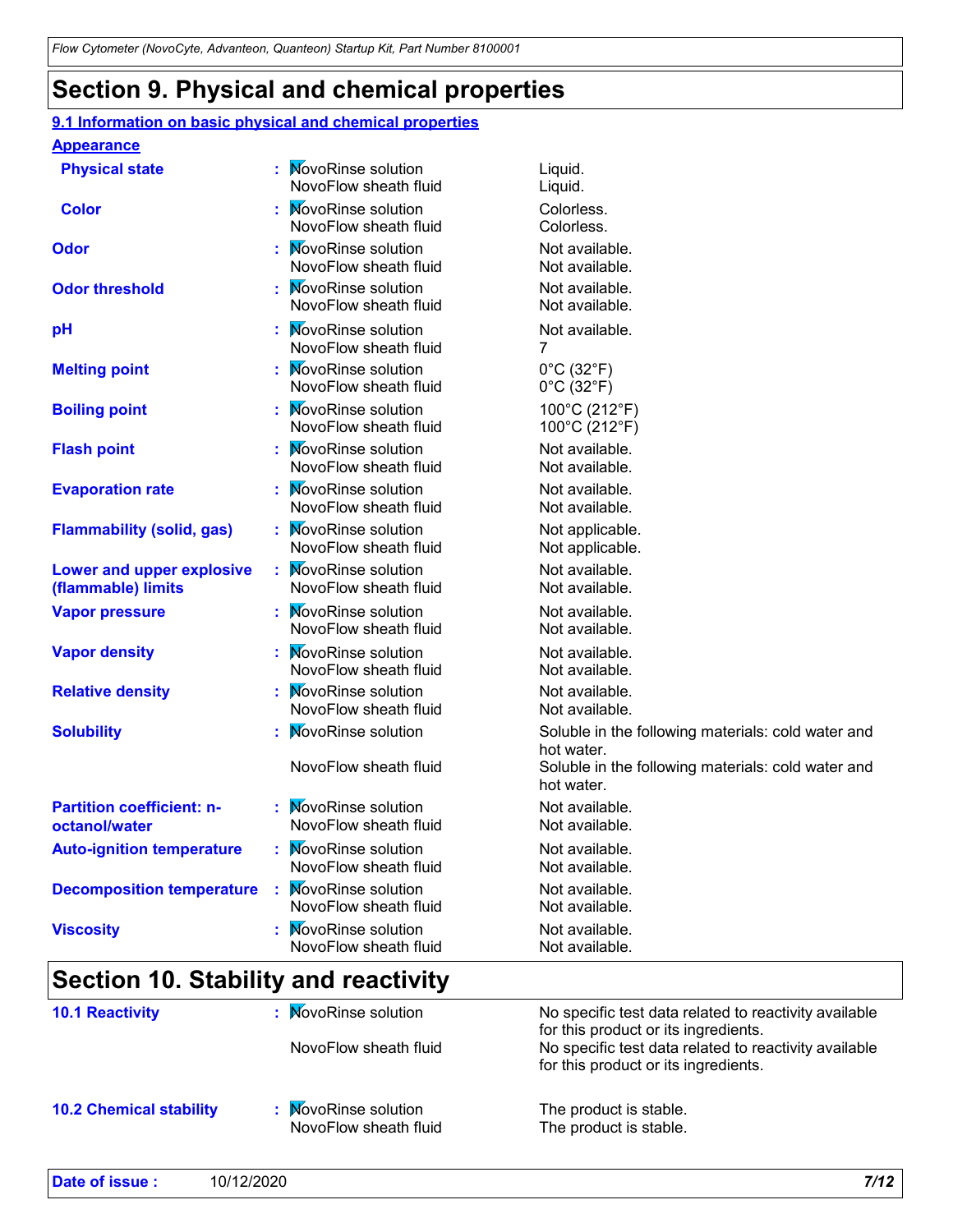## **Section 10. Stability and reactivity**

|                                                 | ◢<br>◢                |                                                                                                            |
|-------------------------------------------------|-----------------------|------------------------------------------------------------------------------------------------------------|
| 10.3 Possibility of<br>hazardous reactions      | : MovoRinse solution  | Under normal conditions of storage and use,<br>hazardous reactions will not occur.                         |
|                                                 | NovoFlow sheath fluid | Under normal conditions of storage and use,<br>hazardous reactions will not occur.                         |
| <b>10.4 Conditions to avoid</b>                 | : MovoRinse solution  | No specific data.                                                                                          |
|                                                 | NovoFlow sheath fluid | No specific data.                                                                                          |
| <b>10.5 Incompatible materials</b>              | : MovoRinse solution  | May react or be incompatible with oxidizing<br>materials.                                                  |
|                                                 | NovoFlow sheath fluid | May react or be incompatible with oxidizing<br>materials.                                                  |
| <b>10.6 Hazardous</b><br>decomposition products | : MovoRinse solution  | Under normal conditions of storage and use,<br>hazardous decomposition products should not be<br>produced. |
|                                                 | NovoFlow sheath fluid | Under normal conditions of storage and use,<br>hazardous decomposition products should not be<br>produced. |

## **Section 11. Toxicological information**

| 11.1 Information on toxicological effects                 |                       |                |
|-----------------------------------------------------------|-----------------------|----------------|
| <b>Acute toxicity</b>                                     |                       |                |
| Not available.                                            |                       |                |
| <b>Irritation/Corrosion</b>                               |                       |                |
| Not available.                                            |                       |                |
| <b>Sensitization</b>                                      |                       |                |
| Not available.                                            |                       |                |
| <b>Mutagenicity</b>                                       |                       |                |
| <b>Conclusion/Summary</b>                                 | : Not available.      |                |
| <b>Carcinogenicity</b>                                    |                       |                |
| <b>Conclusion/Summary</b>                                 | : Not available.      |                |
| <b>Reproductive toxicity</b>                              |                       |                |
| <b>Conclusion/Summary</b>                                 | : Not available.      |                |
| <b>Teratogenicity</b>                                     |                       |                |
| <b>Conclusion/Summary</b>                                 | : Not available.      |                |
| <b>Specific target organ toxicity (single exposure)</b>   |                       |                |
| Not available.                                            |                       |                |
| <b>Specific target organ toxicity (repeated exposure)</b> |                       |                |
| Not available.                                            |                       |                |
| <b>Aspiration hazard</b>                                  |                       |                |
| Not available.                                            |                       |                |
|                                                           |                       |                |
| <b>Information on the likely</b>                          | : MovoRinse solution  | Not available. |
| routes of exposure                                        | NovoFlow sheath fluid | Not available. |
| <b>Potential acute health effects</b>                     |                       |                |
|                                                           |                       |                |
|                                                           |                       |                |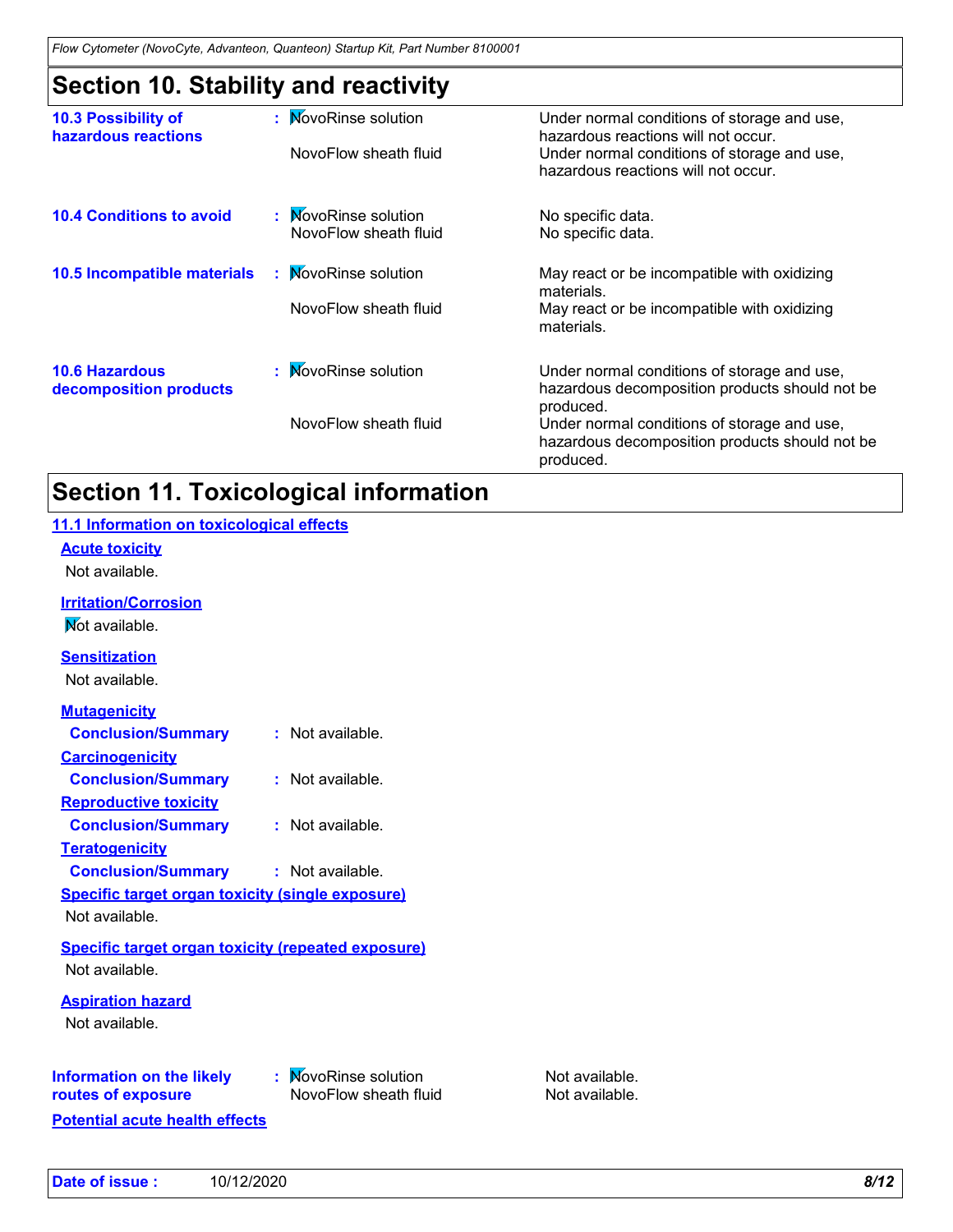## **Section 11. Toxicological information**

| <b>Eye contact</b>  | : MovoRinse solution<br>NovoFlow sheath fluid | No known significant effects or critical hazards.<br>No known significant effects or critical hazards. |
|---------------------|-----------------------------------------------|--------------------------------------------------------------------------------------------------------|
| <b>Inhalation</b>   | : MovoRinse solution<br>NovoFlow sheath fluid | No known significant effects or critical hazards.<br>No known significant effects or critical hazards. |
| <b>Skin contact</b> | : MovoRinse solution<br>NovoFlow sheath fluid | No known significant effects or critical hazards.<br>No known significant effects or critical hazards. |
| <b>Ingestion</b>    | : MovoRinse solution<br>NovoFlow sheath fluid | No known significant effects or critical hazards.<br>No known significant effects or critical hazards. |

#### **Symptoms related to the physical, chemical and toxicological characteristics**

| <b>Eye contact</b>  | : MovoRinse solution<br>NovoFlow sheath fluid | No specific data.<br>No specific data. |
|---------------------|-----------------------------------------------|----------------------------------------|
| <b>Inhalation</b>   | : MovoRinse solution<br>NovoFlow sheath fluid | No specific data.<br>No specific data. |
| <b>Skin contact</b> | : MovoRinse solution<br>NovoFlow sheath fluid | No specific data.<br>No specific data. |
| <b>Ingestion</b>    | : MovoRinse solution<br>NovoFlow sheath fluid | No specific data.<br>No specific data. |

#### **Delayed and immediate effects and also chronic effects from short and long term exposure**

| <b>Short term exposure</b>                   |                                               |                                                                                                        |
|----------------------------------------------|-----------------------------------------------|--------------------------------------------------------------------------------------------------------|
| <b>Potential immediate</b><br><b>effects</b> | $:$ Not available.                            |                                                                                                        |
| <b>Potential delayed effects</b>             | : Not available.                              |                                                                                                        |
| <b>Long term exposure</b>                    |                                               |                                                                                                        |
| <b>Potential immediate</b><br>effects        | : Not available.                              |                                                                                                        |
| <b>Potential delayed effects</b>             | : Not available.                              |                                                                                                        |
| <b>Potential chronic health effects</b>      |                                               |                                                                                                        |
| <b>General</b>                               | : MovoRinse solution<br>NovoFlow sheath fluid | No known significant effects or critical hazards.<br>No known significant effects or critical hazards. |
| <b>Carcinogenicity</b>                       | : MovoRinse solution<br>NovoFlow sheath fluid | No known significant effects or critical hazards.<br>No known significant effects or critical hazards. |
| <b>Mutagenicity</b>                          | : MovoRinse solution<br>NovoFlow sheath fluid | No known significant effects or critical hazards.<br>No known significant effects or critical hazards. |
| <b>Reproductive toxicity</b>                 | : MovoRinse solution<br>NovoFlow sheath fluid | No known significant effects or critical hazards.<br>No known significant effects or critical hazards. |
| <b>Numerical measures of toxicity</b>        |                                               |                                                                                                        |
| <b>Acute toxicity estimates</b>              |                                               |                                                                                                        |
| N/A                                          |                                               |                                                                                                        |
|                                              |                                               |                                                                                                        |

**Other information :** NovoRinse solution Not available.<br>Not available.<br>Not available. NovoFlow sheath fluid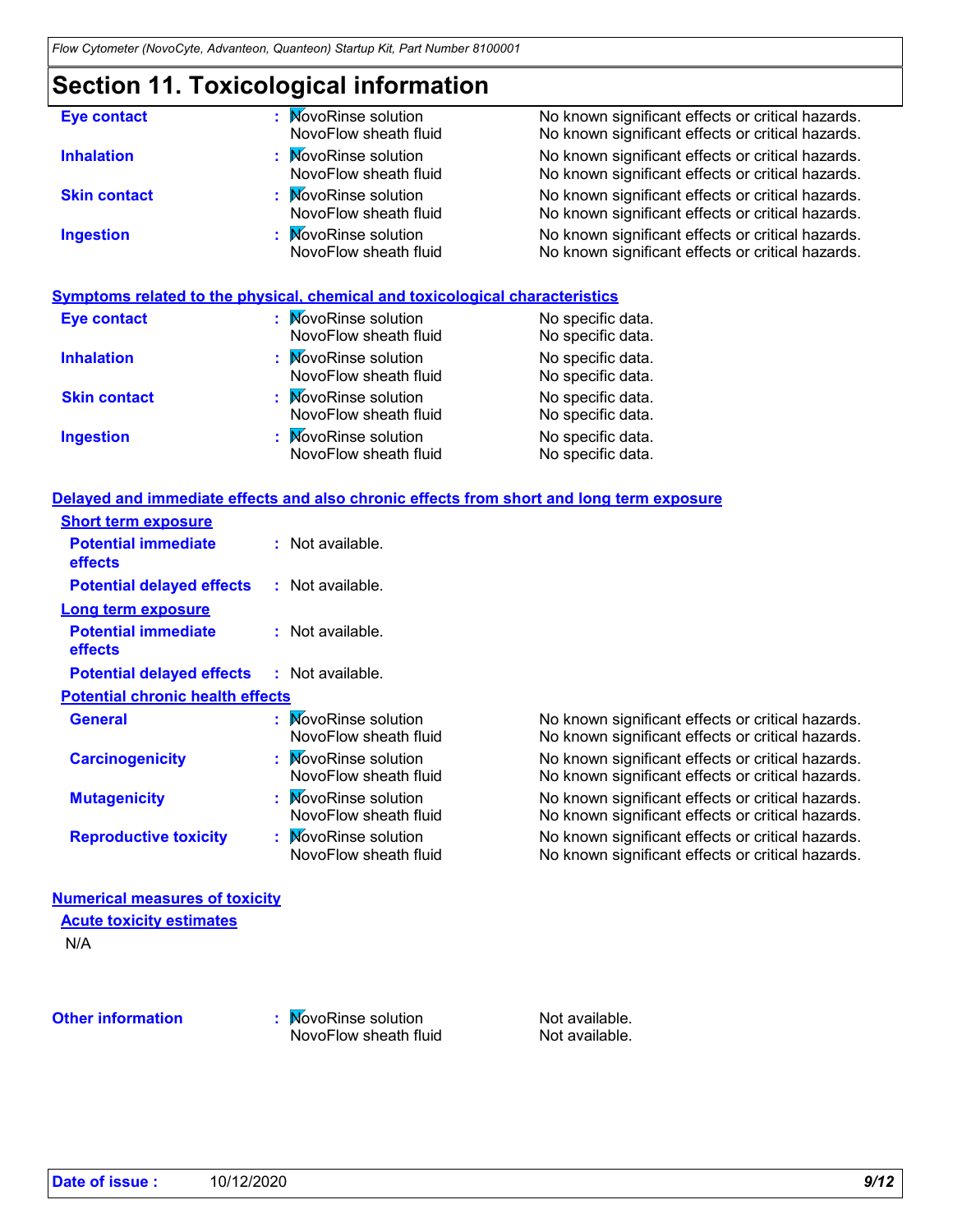#### **Section 12. Ecological information**

#### **12.1 Toxicity**

**M**ot available

#### **12.2 Persistence and degradability**

Not available.

#### **12.3 Bioaccumulative potential**

Not available.

#### **12.4 Mobility in soil**

**Soil/water partition coefficient (KOC) :** Not available.

**12.5 Other adverse effects :** No known significant effects or critical hazards.

## **Section 13. Disposal considerations**

| <b>13.1 Waste treatment methods</b> |                                                                                                                                                                                                                                                                                                                                                                                                                                                                                                                                                                                                                                                                                                                                                                                                                                                                                                                            |
|-------------------------------------|----------------------------------------------------------------------------------------------------------------------------------------------------------------------------------------------------------------------------------------------------------------------------------------------------------------------------------------------------------------------------------------------------------------------------------------------------------------------------------------------------------------------------------------------------------------------------------------------------------------------------------------------------------------------------------------------------------------------------------------------------------------------------------------------------------------------------------------------------------------------------------------------------------------------------|
| <b>Disposal methods</b>             | : The generation of waste should be avoided or minimized wherever possible. Disposal<br>of this product, solutions and any by-products should at all times comply with the<br>requirements of environmental protection and waste disposal legislation and any<br>regional local authority requirements. Dispose of surplus and non-recyclable products<br>via a licensed waste disposal contractor. Waste should not be disposed of untreated to<br>the sewer unless fully compliant with the requirements of all authorities with jurisdiction.<br>Waste packaging should be recycled. Incineration or landfill should only be considered<br>when recycling is not feasible. This material and its container must be disposed of in a<br>safe way. Empty containers or liners may retain some product residues. Avoid<br>dispersal of spilled material and runoff and contact with soil, waterways, drains and<br>sewers. |

**Disposal should be in accordance with applicable regional, national and local laws and regulations. Local regulations may be more stringent than regional or national requirements.**

**The information presented below only applies to the material as supplied. The identification based on characteristic(s) or listing may not apply if the material has been used or otherwise contaminated. It is the responsibility of the waste generator to determine the toxicity and physical properties of the material generated to determine the proper waste identification and disposal methods in compliance with applicable regulations.**

**Refer to Section 7: HANDLING AND STORAGE and Section 8: EXPOSURE CONTROLS/PERSONAL PROTECTION for additional handling information and protection of employees.**

#### **Section 14. Transport information**

**DOT / TDG / Mexico / IMDG / :** Not regulated. **IATA**

**Special precautions for user Transport within user's premises:** always transport in closed containers that are **:** upright and secure. Ensure that persons transporting the product know what to do in the event of an accident or spillage.

**Transport in bulk according :** Not available. **to IMO instruments**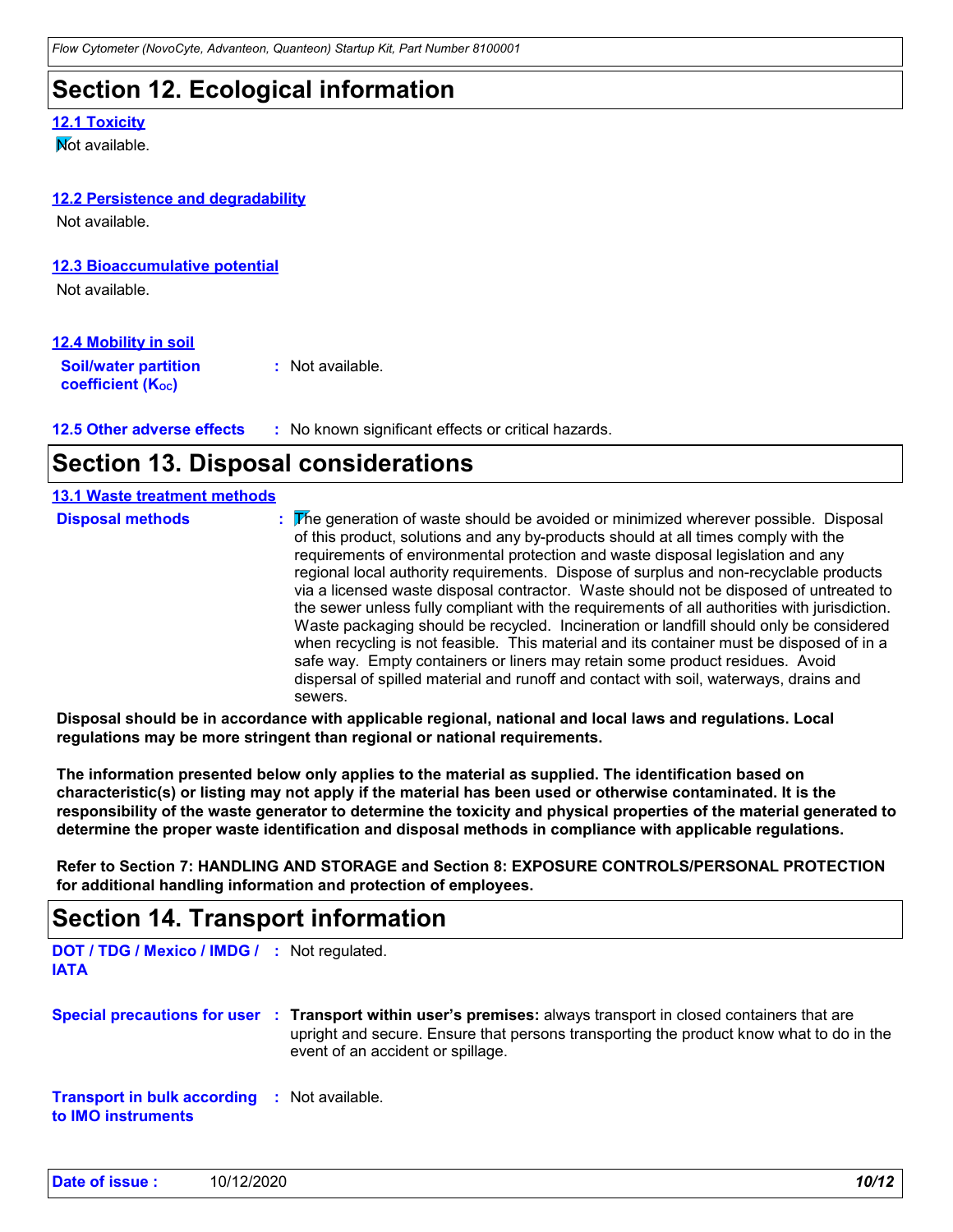## **Section 15. Regulatory information**

|                                                                                   |                                                                                | 15.1 Safety, health and environmental regulations/legislation specific for the substance or mixture |       |  |
|-----------------------------------------------------------------------------------|--------------------------------------------------------------------------------|-----------------------------------------------------------------------------------------------------|-------|--|
| <b>U.S. Federal regulations</b>                                                   |                                                                                | : TSCA 8(a) CDR Exempt/Partial exemption: Not determined                                            |       |  |
|                                                                                   | Commerce control list precursor: Sodium fluoride                               |                                                                                                     |       |  |
|                                                                                   |                                                                                | Clean Water Act (CWA) 311: Potassium hydroxide; Sodium fluoride                                     |       |  |
| <b>Clean Air Act Section 112</b><br>(b) Hazardous Air<br><b>Pollutants (HAPs)</b> | : Not listed                                                                   |                                                                                                     |       |  |
| <b>Clean Air Act Section 602</b><br><b>Class I Substances</b>                     | : Not listed                                                                   |                                                                                                     |       |  |
| <b>Clean Air Act Section 602</b><br><b>Class II Substances</b>                    | : Not listed                                                                   |                                                                                                     |       |  |
| <b>DEA List I Chemicals</b><br>(Precursor Chemicals)                              | : Not listed                                                                   |                                                                                                     |       |  |
| <b>DEA List II Chemicals</b><br><b>(Essential Chemicals)</b>                      | : Not listed                                                                   |                                                                                                     |       |  |
| <b>SARA 302/304</b>                                                               |                                                                                |                                                                                                     |       |  |
| <b>Composition/information on ingredients</b>                                     |                                                                                |                                                                                                     |       |  |
| No products were found.                                                           |                                                                                |                                                                                                     |       |  |
| <b>SARA 304 RQ</b>                                                                | : Mot applicable.                                                              |                                                                                                     |       |  |
| <b>SARA 311/312</b>                                                               |                                                                                |                                                                                                     |       |  |
| <b>Classification</b>                                                             | : MovoRinse solution<br>NovoFlow sheath fluid                                  | Not applicable.<br>Not applicable.                                                                  |       |  |
| <b>Composition/information on ingredients</b>                                     |                                                                                |                                                                                                     |       |  |
| No products were found.                                                           |                                                                                |                                                                                                     |       |  |
| <b>State regulations</b>                                                          |                                                                                |                                                                                                     |       |  |
| <b>Massachusetts</b>                                                              | : None of the components are listed.                                           |                                                                                                     |       |  |
| <b>New York</b>                                                                   | : None of the components are listed.                                           |                                                                                                     |       |  |
| <b>New Jersey</b>                                                                 | : None of the components are listed.                                           |                                                                                                     |       |  |
| <b>Pennsylvania</b>                                                               | : None of the components are listed.                                           |                                                                                                     |       |  |
| <b>California Prop. 65</b>                                                        |                                                                                |                                                                                                     |       |  |
|                                                                                   | This product does not require a Safe Harbor warning under California Prop. 65. |                                                                                                     |       |  |
| <b>International requlations</b>                                                  |                                                                                |                                                                                                     |       |  |
| Not listed.                                                                       | <b>Chemical Weapon Convention List Schedules I, II &amp; III Chemicals</b>     |                                                                                                     |       |  |
| <b>Montreal Protocol</b><br>Not listed.                                           |                                                                                |                                                                                                     |       |  |
| Not listed.                                                                       | <b>Stockholm Convention on Persistent Organic Pollutants</b>                   |                                                                                                     |       |  |
| Not listed.                                                                       | <b>Rotterdam Convention on Prior Informed Consent (PIC)</b>                    |                                                                                                     |       |  |
|                                                                                   |                                                                                |                                                                                                     |       |  |
| <b>UNECE Aarhus Protocol on POPs and Heavy Metals</b><br>Not listed.              |                                                                                |                                                                                                     |       |  |
| Date of issue :<br>10/12/2020                                                     |                                                                                |                                                                                                     | 11/12 |  |